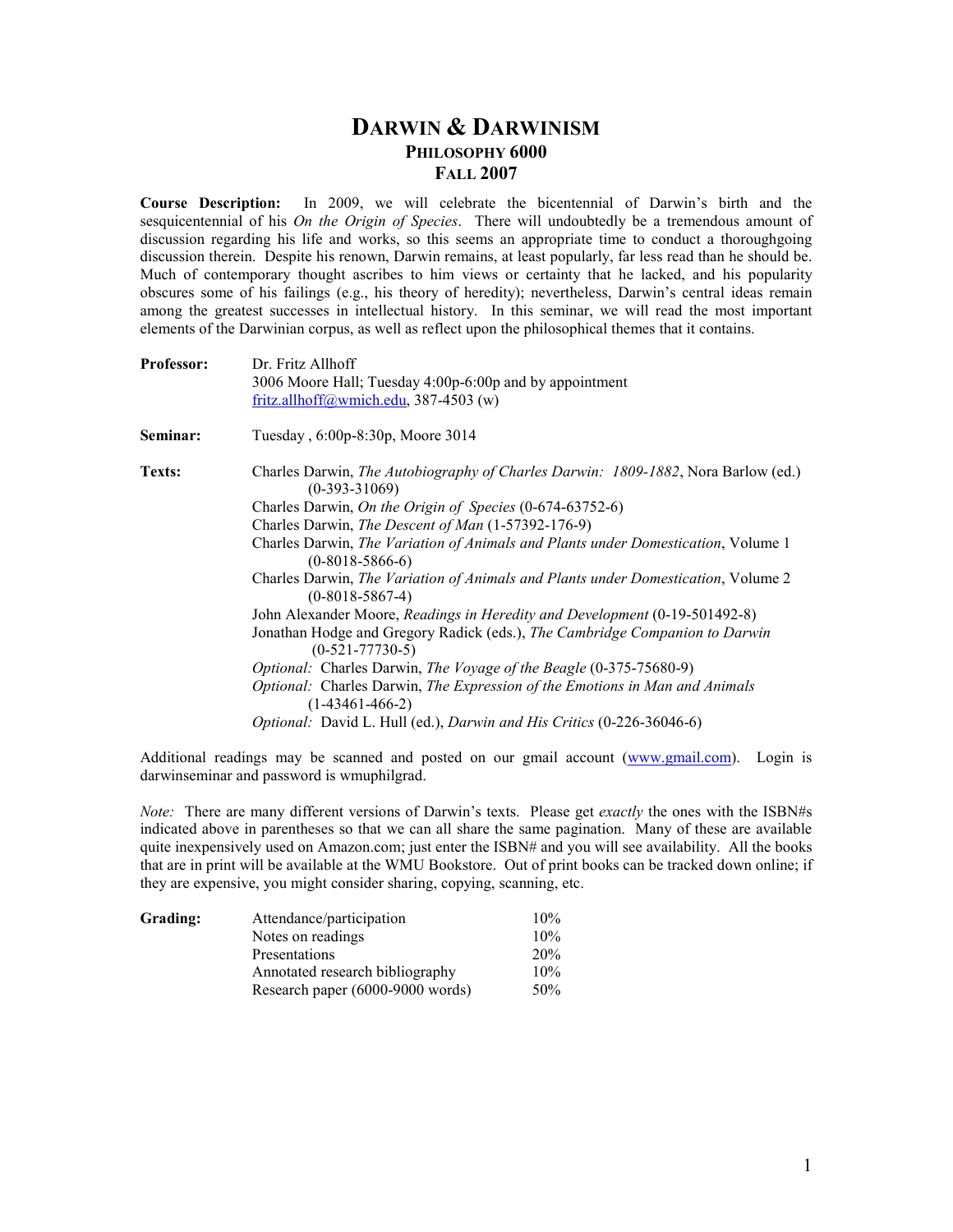**Attendance/Participation:** You are required to attend each seminar and to participate. If you miss a seminar, you may turn in a 1500-word reaction to the assigned readings (half exegetical, half critical) at the beginning of the following seminar to avoid a zero for the previous week. You may do this, at most, two times.

Notes on readings: At the end of the course, you will turn in your notes from readings; these may be typed or hand-written. Notes should cover relevant textual citations, reactions to the work, questions or ideas that derive from it, and so on. The notes may be typed or hand-written, and format is otherwise flexible. I expect that submitted notes might be somewhere in the vicinity of 50 pages.

**Presentations:** This will very much be a student-led seminar with some number of students being responsible for presentations each week. I expect *very good* preparation for these presentations, which we will talk more about. In particular, presentations should *not* simply trace through the text with a bunch of quotations (though these should be there as appropriate), but should rather seek to explicate the project in some integrative manner and to provide substantive questions for discussion. PowerPoint is strongly encouraged. Presenters are responsible for scanning and uploading rare/expensive texts to the gmail account *two weeks before* their presentations; put the date of the corresponding seminar in the subject line of the email.

**Annotated research bibliography:** Before writing your research paper, you will compile a research bibliography which will support the research for that project. There should be at least twenty sources in this bibliography, at least half of which should be from after 2000. For each source, you should provide full bibliographic information as well as a 100-word précis. If you are going to submit your research paper on December 14 (see below), then your annotated bibliography is due on December 4. If you are going to submit your research paper on January 7, then your annotated bibliography is due on December 14. Comments will be offered on the bibliography as will be useful for developing the research paper.

**Research paper:** Students will incorporate the annotated research bibliography into a research paper, which will be in the 6000-9000 word range. My preference would be for something approximately in the middle of this range as I suspect shorter papers will lack some of the depth of longer ones and that longer ones will lack some of the focus of more intermediate ones. Nevertheless, you have some flexibility on this length. If you want a grade by the end of the semester, then your paper is due to my mailbox (not by email) on Friday, December 14 at noon. It is quite possible that, for many of these papers, I will encourage (optional) rewrites in order to achieve a higher grade, conference potential, or publication potential. Rewrites will then be due by January 7 at noon. However, I encourage you to take time over winter break to write your paper, rather than to try to do it in the middle of semester when we are still covering substantive material. In this event, your first submission will be do January 7 at noon. If I want to encourage a rewrite on a January submission, we will coordinate further deadlines together.

**Statement on Academic Honesty**: You are responsible for making yourself aware of and understanding the policies and procedures in the Graduate Catalog (pp. 25-27) that pertain to Academic Honesty. These policies include cheating, fabrication, falsification and forgery, multiple submission, plagiarism, complicity and computer misuse. If there is reason to believe you have been involved in academic dishonesty, you will be referred to the Office of Student Conduct. You will be given the opportunity to review the charge(s). If you believe you are not responsible, you will have the opportunity for a hearing. You should consult with me if you are uncertain about an issue of academic honesty prior to the submission of an assignment or test.